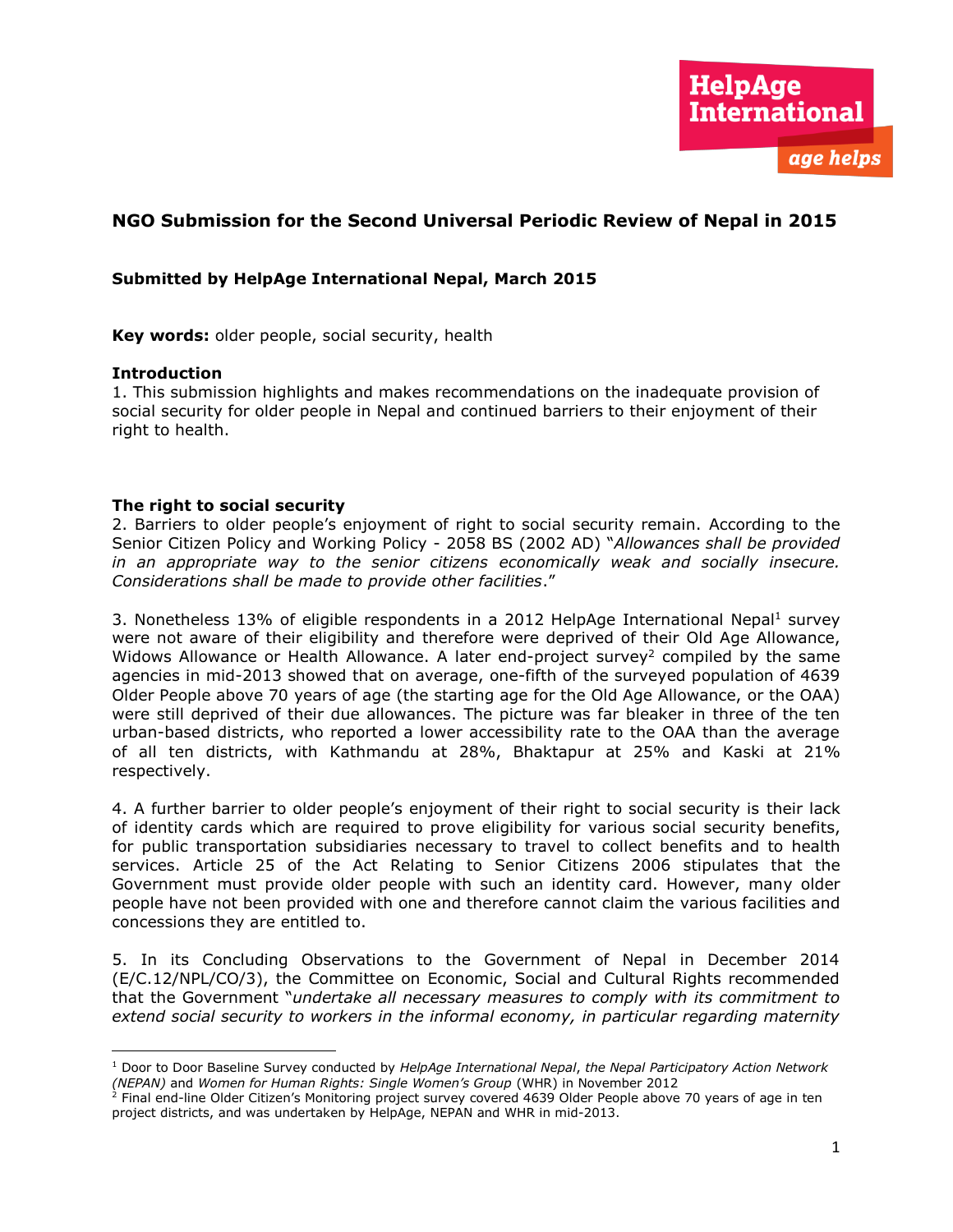*and old age*" and that it "*assess the possibility of establishing a social protection floor, in line with the ILO Recommendation No.202 (2012)*" (paragraph 15 b).

**6. Recommendation: We recommend that the Government of Nepal take all necessary measures to establish a sustainable universal social protection floor in line with ILO Recommendation No.202 (2012) and puts into practice a consistent monitoring and implementation plan for its social protection programmes.** 

### **The right to the highest attainable standard of health**

7. According to the Senior Citizen Policy and Working Policy - 2058 BS (2002 AD), *Free medicinal treatment and services shall be provided to those senior citizens who want to have medical treatment in general bed or outdoor service in government hospitals and health centers.*

8. Despite this older people face significant challenges to their right to access health services since the majority of existing health facilities, including those hospitals that have established geriatric wards, do not have health personnel who are trained in geriatric medicine or in care for different forms of dementia, including Alzheimer's disease.

9. Healthcare is also unaffordable for many older people. Despite the annual provision of NRS 2,000 (around 20 USD) for health expenses borne by older people in government hospitals, concerns remain about the lack of awareness amongst older people about this provision and how accessible it will be in practice.

10. 58% of the total 27, 279 OP respondents from the November survey reported that poor health infrastructure/services was a major deterrent in older people seeking proper health care. 72% stated that they still had to pay for their health care, and 74% said that they still paid for their medicines. 68% stated that they were not even aware of the Government of Nepal's health care fund and just 3% stated that they took the time to access the health care funds/allowance.3

11. In its Concluding Observations to the Government of Nepal in December 2014 (E/C.12/NPL/CO/3), the Committee on Economic, Social and Cultural Rights expressed their concern that older persons are not entitled to universal health care and recommended that the Government "*ensure that older persons are entitle to universal health care and access to affordable health care services*" and to "*disseminate information on the annual provision of Nr. 2,000 per persons to help cover the health-related expenses of older persons in government hospitals*"(paragraph 27).

**12. Recommendation: We recommend that the Government of Nepal take all necessary measures to ensure that older persons are entitled to universal health care and have access to affordable health care services, including access to appropriate information about the entitlements available to them.** 

 $\overline{\phantom{a}}$ 

<sup>&</sup>lt;sup>3</sup> See footnote 1.